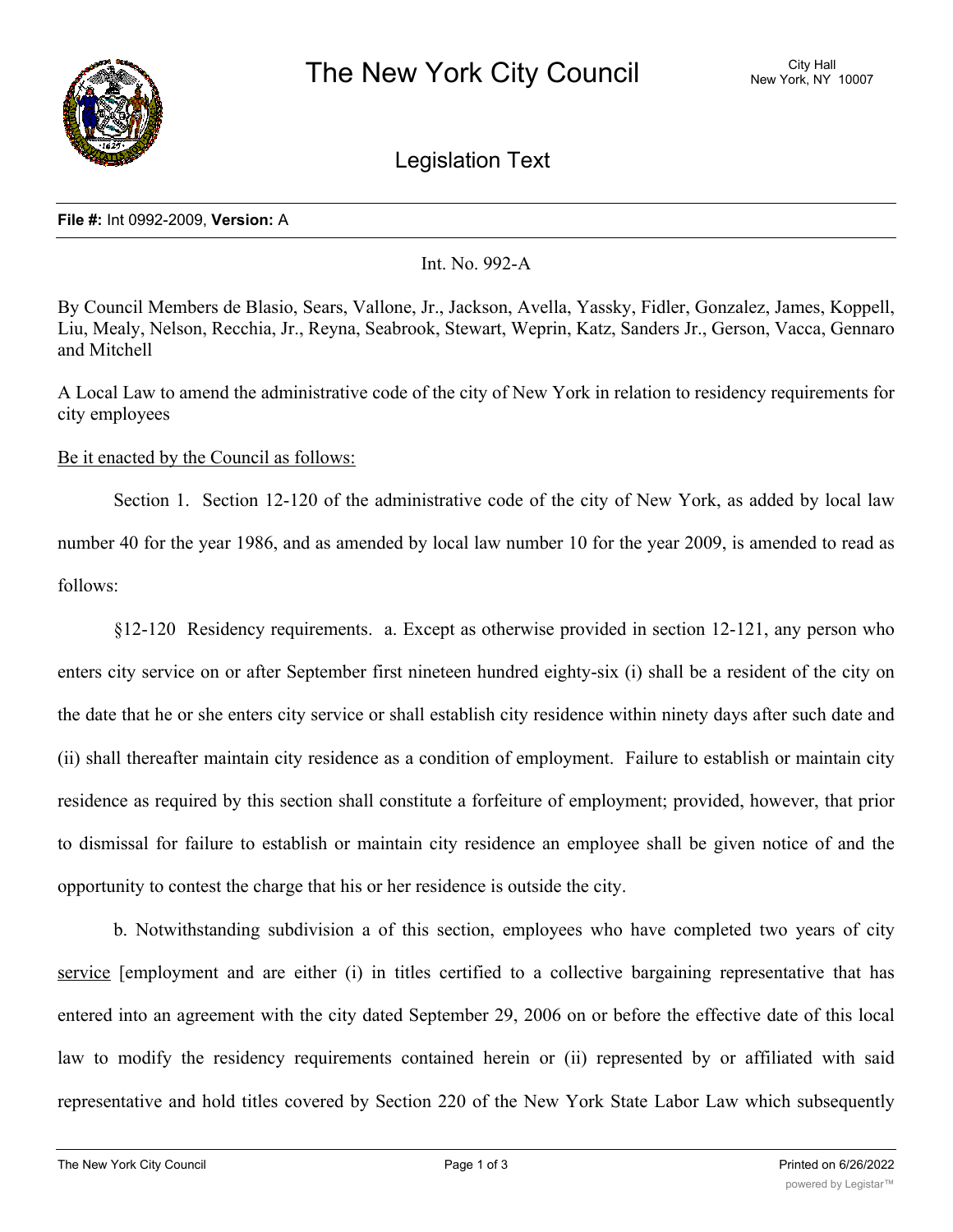## **File #:** Int 0992-2009, **Version:** A

enter into collective bargaining agreements or consent determinations to modify the residency requirements,] shall be deemed to be in compliance with the residency requirements of this section if they are residents of Nassau, Westchester, Suffolk, Orange, Rockland or Putnam county; provided, however, that

(i) the mayor may require deputy mayors, heads of mayoral agencies as defined in section 385 of the charter, deputy commissioners, assistant commissioners and general counsels of such agencies to have completed more than two years of city service to be in compliance with the residency requirements of this section,

(ii) the speaker of the council may require the council's chief of staff, deputy chiefs of staff, general counsel and division directors to have completed more than two years of city service to be in compliance with the residency requirements of this section,

(iii) the comptroller may require the chief of staff, deputy comptrollers, assistant comptrollers and general counsel to have completed more than two years of city service to be in compliance with the residency requirements of this section,

(iv) the borough presidents may require their chiefs of staff, deputy borough presidents and general counsels to have completed more than two years of city service to be in compliance with the residency requirements of this section, and

(v) the public advocate may require the chief of staff, deputy advocates and general counsel to have completed more than two years of city service to be in compliance with the residency requirements of this section,

§2. The amendments to the administrative code enacted by this local law shall not be construed to affect administrative or judicial actions taken to enforce the residency requirements in effect prior to the effective date of this local law, or to supersede, alter or affect any provision of the public officers law requiring that a person appointed to a position in city service be a resident. In addition, such amendments shall not be

.